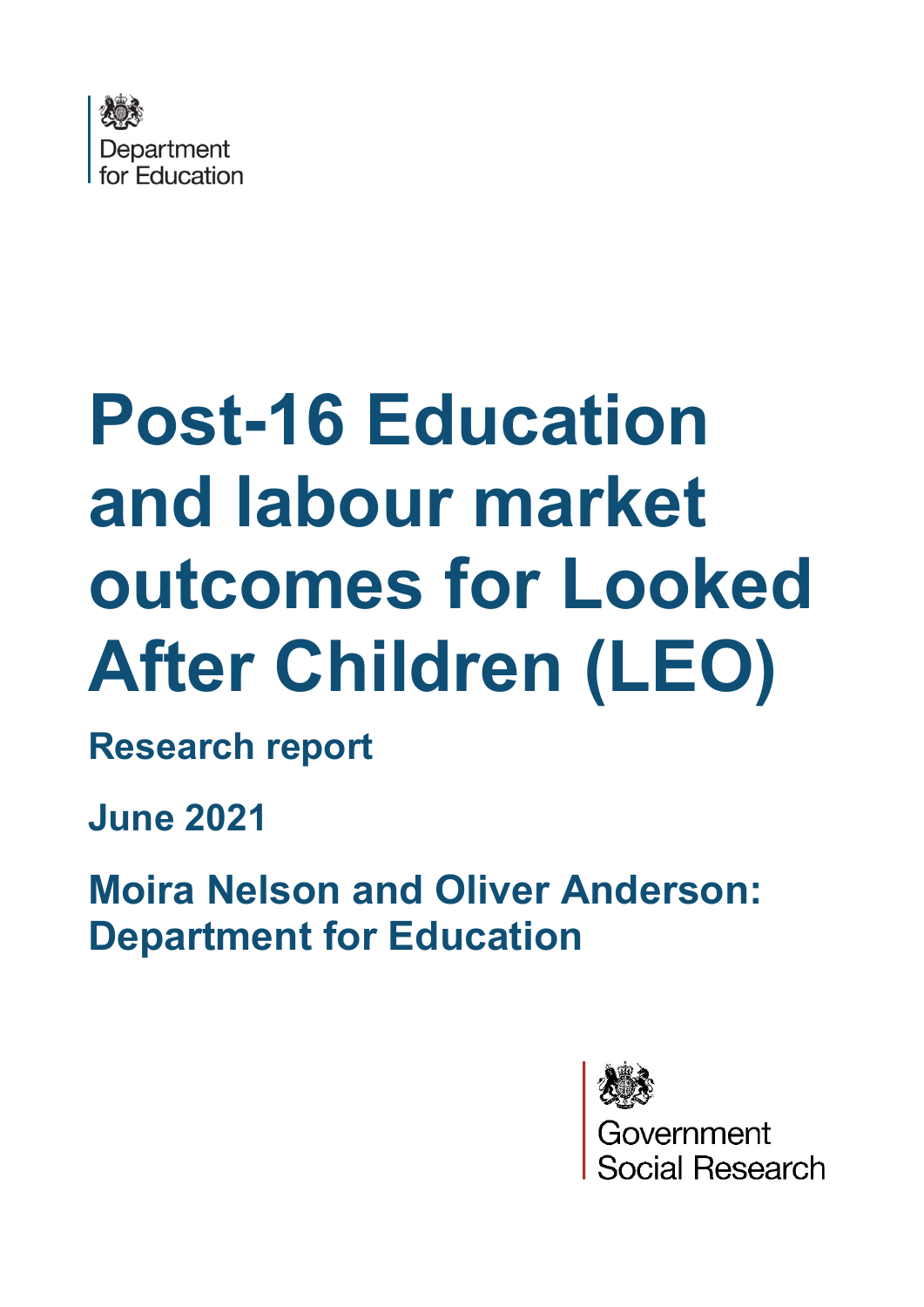## **Contents**

| <b>Executive Summary</b>                                                                                           | 3              |
|--------------------------------------------------------------------------------------------------------------------|----------------|
| Longitudinal Education Outcomes (LEO) pathways of children looked after (CLA)                                      | 3              |
| Key findings                                                                                                       | 3              |
| Post-16 educational achievement is far lower for those looked after than for their<br>peers                        | 3              |
| Labour market outcomes are much poorer for those looked after than for their peers                                 | 4              |
| Conclusions and next steps                                                                                         | 5              |
| Introduction                                                                                                       | 6              |
| Coverage                                                                                                           | $\overline{7}$ |
| Comparator groups                                                                                                  | $\overline{7}$ |
| <b>Measures</b>                                                                                                    | 8              |
| Methodology                                                                                                        | 9              |
| Main activities                                                                                                    | 9              |
| Earnings                                                                                                           | 9              |
| <b>Educational achievement</b>                                                                                     | 9              |
| Findings                                                                                                           | 11             |
| Education and labour market activities and outcomes are often different for those in<br>care and those not in care | 11             |
| Average earnings are much lower for those in care than for all individuals                                         | 13             |
| Post-16 education levels are lower for children looked after than all individuals                                  | 13             |
| Conclusions and next steps                                                                                         | 15             |
| Conclusions                                                                                                        | 15             |
| Next steps                                                                                                         | 16             |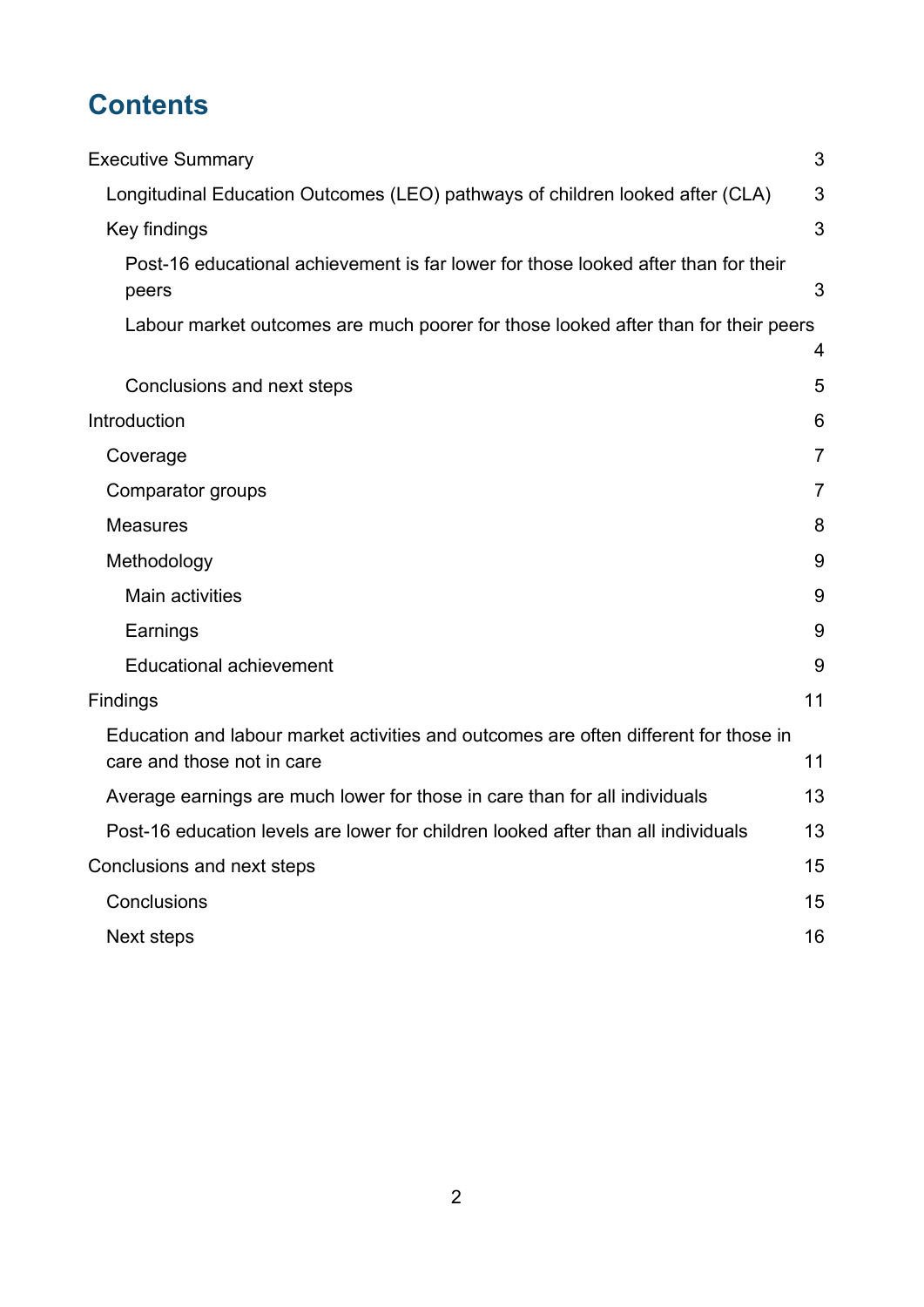## <span id="page-2-0"></span>**Executive Summary**

#### <span id="page-2-1"></span>**Longitudinal Education Outcomes (LEO) pathways of children looked after (CLA)**

1. This report looks at the post-16 education and labour market activities and outcomes of 2.5m young people that took their General Certificate of Secondary Education (GCSEs) exams in England between 2006 and 2009. It focuses on around 25,000 individuals who had been in care ('Children Looked After', or CLA)<sup>[1](#page-2-4)</sup> during some of secondary school[2](#page-2-5) are compared to all individuals. It uses the Longitudinal Education Outcomes (LEO) data set to explore the activities that people do after completing school, from education and into the labour market. It sheds light on the effects and implications of being in care on subsequent outcomes.

2. The LEO dataset contains a range of anonymised information about individuals including personal characteristics, education attainment, employment and income, and out of work benefits claimed.

## <span id="page-2-2"></span>**Key findings**

#### <span id="page-2-3"></span>**Post-16 educational achievement is far lower for those looked after than for their peers**

3. Post-16 educational achievement is far lower for those looked after than for their peers, and labour market outcomes are much poorer (see Table 1).

<span id="page-2-5"></span><span id="page-2-4"></span><sup>1</sup> a child is legally defined as 'looked after' by a local authority if he or she: 1) gets accommodation from the local authority for a continuous period of more than 24 hours, 2) is subject to a care order (to put the child into the care of the local authority) or 3) is subject to a placement order (to put the child up for adoption)  $2$  those in care from school years 8 to 11 depending on GCSE year. See Technical Report for further information.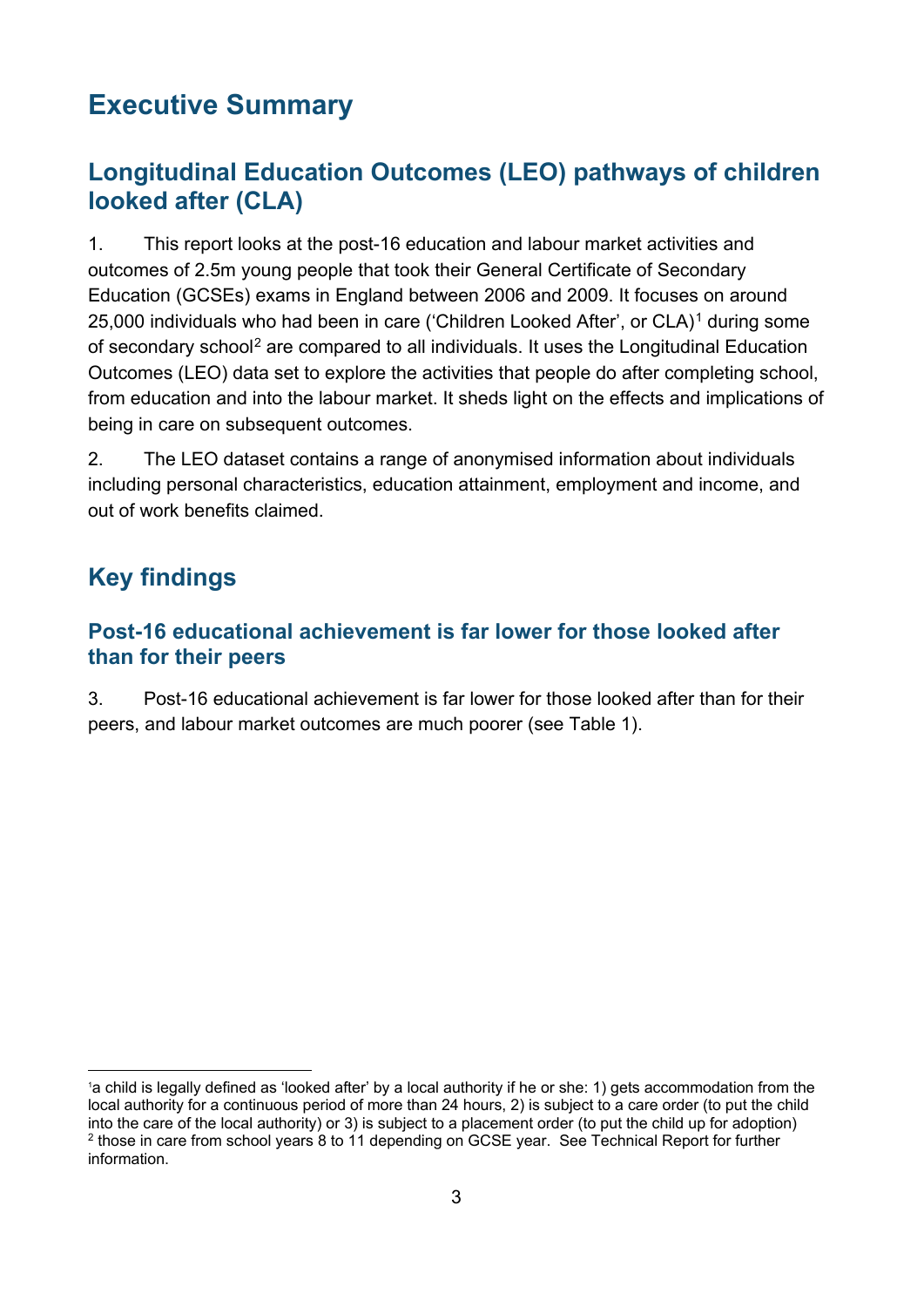**Table 1: Percentage of all individuals and those looked after during secondary school by achievement level for key stage 4 (KS4) cohorts 2005/06 to 2008/09** Tax years: 2007-08 to 2017-18

|                                                             | Percentage of individuals achieving by group |                                  |                                  |
|-------------------------------------------------------------|----------------------------------------------|----------------------------------|----------------------------------|
| <b>Highest achievement level</b>                            | All individuals <sup>3</sup>                 | Looked after at<br>least one day | <b>Looked after 12</b><br>months |
| Non-graduates achieving a level 2 or below<br>qualification | 35                                           | 81                               | 76                               |
| Non-graduates achieving at least a level 3<br>qualification | 31                                           | 13                               | 16                               |
| Graduates                                                   | 35                                           | 6                                |                                  |

Source: Longitudinal Education Outcomes dataset

#### <span id="page-3-0"></span>**Labour market outcomes are much poorer for those looked after than for their peers**

4. Out-of-work benefits claims are high and employment is low from the year after leaving school for those who were looked after. After 11 years, four times more looked after children were on benefits and less than half were in employment (see Table 2 below).

5. For those in employment, there is a £6,000 pay gap 11 years after finishing compulsory schooling (i.e. around 27 years old) between all individuals and those who were looked after, and this gap has widened from around £4,000 8 years after GCSEs (see Table 2 below).

6. The education and labour market outcomes of those in care for longer periods are better than for shorter periods, but only marginally, and still far worse than for all individuals. Table 2 illustrates this point.

| Table 2: All individuals and those looked after during secondary school in employ- |
|------------------------------------------------------------------------------------|
| ment, claiming out-of-work benefits and average earnings 11 years after GCSEs for  |
| 2005/06 KS4 cohort                                                                 |
|                                                                                    |

Tax year: 2017-18

|                                   | Percentage in<br>employment | Percentage claiming<br>out-of-work benefits | Average<br>earnings |
|-----------------------------------|-----------------------------|---------------------------------------------|---------------------|
| All individuals                   | 57                          |                                             | £22,400             |
| Looked after for at least one day | 22                          | 44                                          | £16,800             |
| Looked after for 12 months        | 28                          | 41                                          | £16,400             |

Source: Longitudinal Education Outcomes dataset

<span id="page-3-1"></span> $3$  Comparisons are made against all individuals because we do not have complete data on who was in care and when (i.e. only limited data is available). Rather than make a comparison to those 'not in care' we thus make a comparison to all individuals.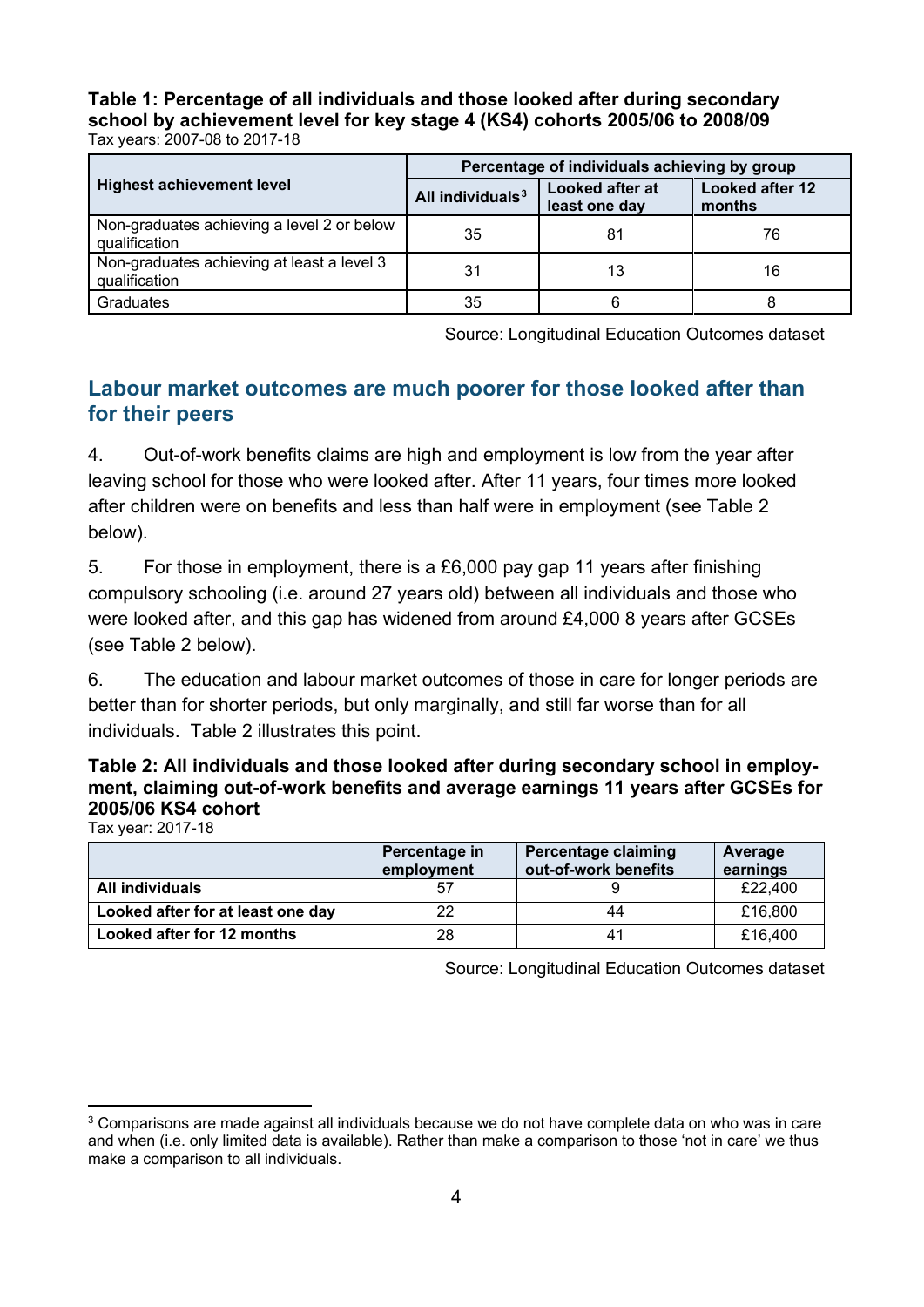#### <span id="page-4-0"></span>**Conclusions and next steps**

7. This report contains descriptive analysis of the variations in education attainment and labour market outcomes for children who were in care, however long for, observed in the data. They show 'what' is happening at a higher level, but do not explain 'why'. Other socioeconomic, demographic and education factors could be explaining why these things are happening. For example, children looked after are more likely to have special educational needs<sup>[4](#page-4-1)</sup>, be eligible for free school meals, have lower KS4 attainment and some ethnic groups are overrepresented<sup>5</sup>. These socio-economic and education factors are also linked with poorer labour market outcomes<sup>6</sup>.

8. The data on children looked after is limited for examining labour market outcomes, as we do not have CLA data for all school years for the GCSE cohorts examined<sup>[7](#page-4-4)</sup>. It may be that those in care only in the latter stages of compulsory education have different labour market outcomes than those that were in care at an earlier age.

9. More in-depth technical analysis is being undertaken to account for other factors to investigate if (and if so, by how much) the poorer labour market outcomes is explained by the factors set out in paragraph 7 (for example, socio-economic factors, lower attainment and/or special educational needs). Over time when more data becomes available, further analysis could also investigate whether longer periods of care or the age taken in to care results in different outcomes.

<span id="page-4-1"></span><sup>4</sup> [Outcomes for children in need, including children looked after by local authorities, in England:](https://www.gov.uk/government/statistics/outcomes-for-children-in-need-including-children-looked-after-by-local-authorities-in-england-2019-to-2020) 2019 to [2020 - GOV.UK \(www.gov.uk\)](https://www.gov.uk/government/statistics/outcomes-for-children-in-need-including-children-looked-after-by-local-authorities-in-england-2019-to-2020)

<span id="page-4-2"></span><sup>&</sup>lt;sup>5</sup> Children looked after in England including adoptions, Reporting Year 2020 – Explore education statistics [– GOV.UK \(explore-education-statistics.service.gov.uk\)](https://explore-education-statistics.service.gov.uk/find-statistics/children-looked-after-in-england-including-adoptions/2020#dataBlock-da196229-008f-4552-ba4b-a9f36430b72a-charts)<br>
<sup>6</sup> Post-16 education and labour market activities, pathways and outcomes (LEO) - GOV.UK (www.gov.uk)

<span id="page-4-3"></span>

<span id="page-4-4"></span> $\frac{1}{6}$  Por example, for those who completed GCSEs in 2005/06 we have data for school year 11, and for those who finished in 2008/09, we have data for school years 8 to 11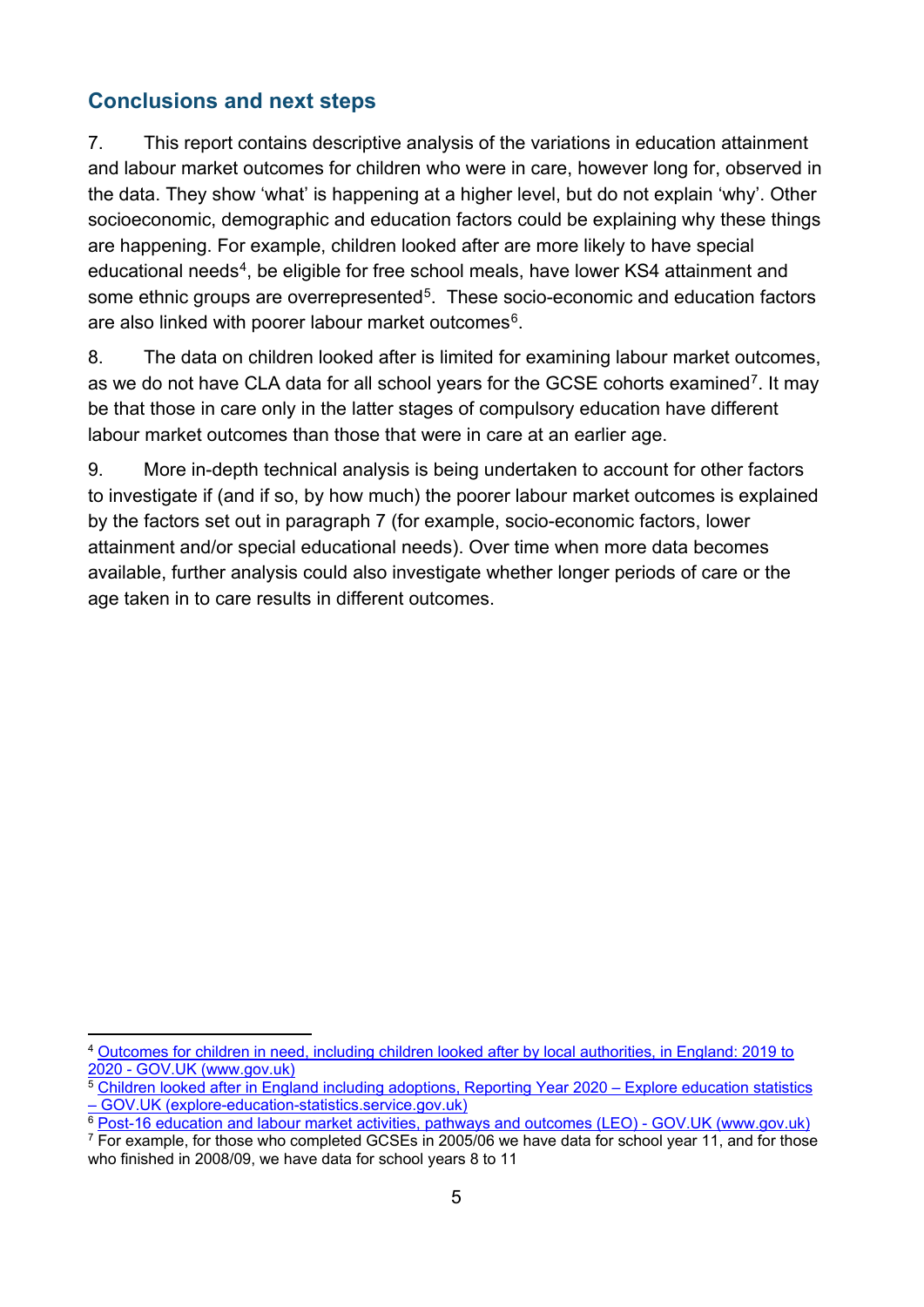## <span id="page-5-0"></span>**Introduction**

10. This research report presents analysis on the education and labour market activities and outcomes of individuals. It tracks those doing their GCSEs between 2006 and 2009 and follows their education and labour market activities for an 8 to 11 year period after they left secondary school.

11. The report examines those who were looked after during the latter stages of compulsory education (see paragraph 14) and compares their education and labour market activities to all individuals who completed GCSEs at the same time.

12. Under the Children Act 19[8](#page-5-1)9 $<sup>8</sup>$ , a child is legally defined as 'looked after' by a local</sup> authority if he or she:

- gets accommodation from the local authority for a continuous period of more than 24 hours
- is subject to a care order (to put the child into the care of the local authority)
- is subject to a placement order (to put the child up for adoption)

13. The Department for Education (DfE) publishes annual statistics on children looked after<sup>9</sup>, including data on their educational outcomes, destination measures, absence from school, and expulsions and suspensions.

14. Information on children looked after is only available from the 2005/06 academic year, therefore the number of school years we have CLA information for differs depending on GCSE year. For example, for those who completed GCSEs in 2005/06 we have data for school year 11, but for those who finished in 2008/09, we have data for school years 8 to 11. It is therefore likely that we are unable to capture some children who were in care in earlier school years.

15. The research follows individuals through Post-16 learning and into the labour market using LEO<sup>[10](#page-5-3)</sup>. The LEO dataset links information about individuals, including:

- personal characteristics such as gender, ethnic group, special educational needs, free school meals eligibility, looked after status
- education, including schools, colleges and higher education institutions attended, courses taken and qualifications achieved
- employment and income

<span id="page-5-1"></span><sup>8</sup> [Children Act 1989 \(legislation.gov.uk\)](https://www.legislation.gov.uk/ukpga/1989/41/contents)

<span id="page-5-2"></span><sup>9</sup> [Statistics: looked-after children - GOV.UK \(www.gov.uk\)](https://www.gov.uk/government/collections/statistics-looked-after-children)

<span id="page-5-3"></span> $10$  The privacy statement explaining how personal data in this project is shared and used is published at: [https://www.gov.uk/government/publications/longitudinal-education-outcomes-study-how-we-use-and](https://www.gov.uk/government/publications/longitudinal-education-outcomes-study-how-we-use-and-share-data)[share-data](https://www.gov.uk/government/publications/longitudinal-education-outcomes-study-how-we-use-and-share-data)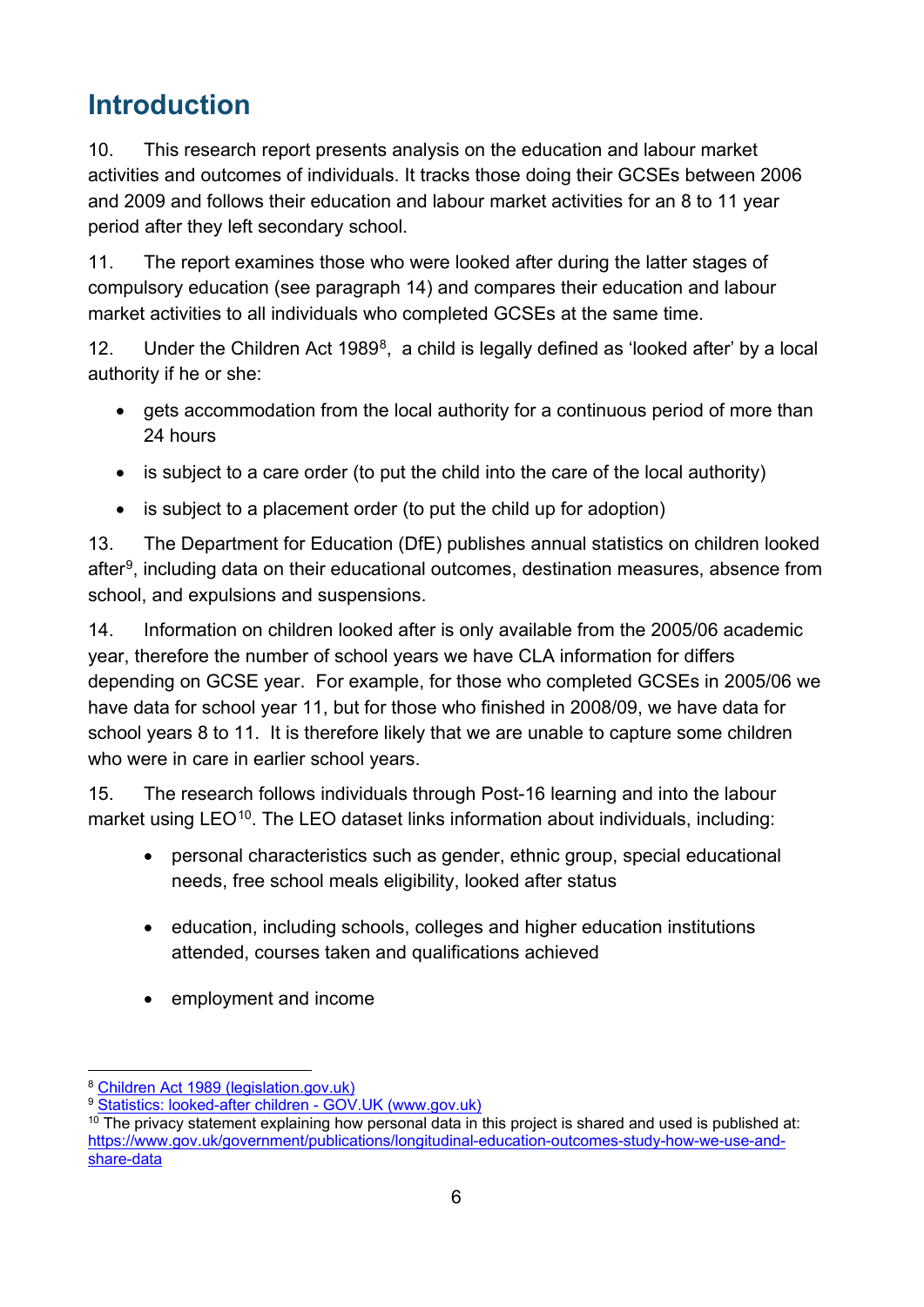• benefits claimed

16. By combining these sources, we can look at the progress of individuals doing their GCSEs into post-compulsory education and the labour market. This report uses the same analytical methodology as the Post-16 education and labour market activities, pathways and outcomes  $(LEO)^{11}$  $(LEO)^{11}$  $(LEO)^{11}$  research report, but focuses specifically on the outcomes from children in care, comparing them against all individuals.

17. Further information on the data included in the LEO dataset, data quality, match rates and the analytical methodology can be found in the [Technical Report](https://assets.publishing.service.gov.uk/government/uploads/system/uploads/attachment_data/file/990023/Technical_Report_for_Education_and_Labour_Market_Pathways_of_Individuals__LEO.pdf) for the above report. Those who were looked after in school is an additional sub-group, not included in the original pathways report, as due to the data limitation explained above, fewer GCSE cohorts are available to be examined, and these completed GCSEs in later academic years.

#### <span id="page-6-0"></span>**Coverage**

18. Data for the 2.5m individuals who completed their GCSEs (finished key stage 4 (KS4)) in 2005/06 to 2008/09 are presented here. Information on which children are looked after (i.e. were in care) is only available in the LEO dataset from the 2005/06 academic year, meaning those doing GCSEs earlier than 2006 cannot be identified. Those who are included are all in the later years of compulsory education (see paragraph 14 and [Technical Report](https://assets.publishing.service.gov.uk/government/uploads/system/uploads/attachment_data/file/990023/Technical_Report_for_Education_and_Labour_Market_Pathways_of_Individuals__LEO.pdf) for full details). There are around 25,000 individuals that we know were looked after in our data. It is possible that education and labour market outcomes for those looked after earlier are different.

19. Education and labour market outcomes for those individuals who finished KS4 between 2005/06 and 2008/09 are followed for the 2007-08 to 2017-18 tax years. We are therefore able to observe education and labour market activities for up to 11 full tax years after completing GCSEs.

20. These four cohorts of individuals have been combined to produce a more representative and robust picture so that any changes or patterns (to education, labour market outcomes or pathways) are more likely to be real differences and not reflective of random variations between year groups.

### <span id="page-6-1"></span>**Comparator groups**

21. Because we do not have complete information of those who were in care (see paragraph 14) those looked after are compared with all individuals. There may be

<span id="page-6-2"></span><sup>11</sup> [Post-16 education and labour market activities, pathways and outcomes \(LEO\) - GOV.UK \(www.gov.uk\)](https://www.gov.uk/government/publications/post-16-education-and-labour-market-activities-pathways-and-outcomes-leo)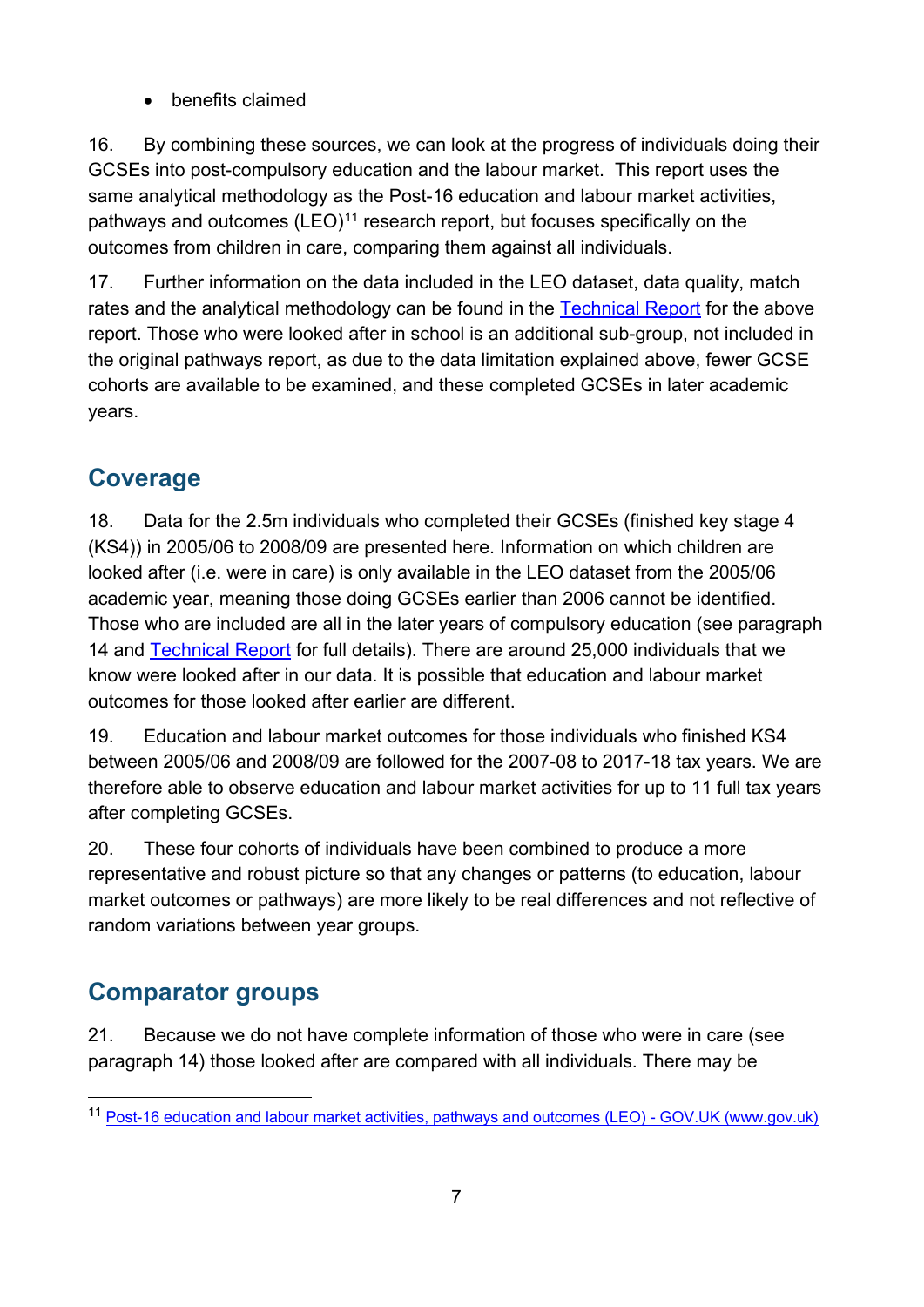individuals that we do not know were in care during school, i.e. those in care earlier. Hence, rather than remove those that were looked after (from all individuals) and incorrectly label 'individuals that were not in care' we simply chose to have all individuals as a comparator group. Those looked after are split into two groups (see paragraph 23).

#### <span id="page-7-0"></span>**Measures**

22. The following measures are used in the analysis (see [Technical Report](https://assets.publishing.service.gov.uk/government/uploads/system/uploads/attachment_data/file/990023/Technical_Report_for_Education_and_Labour_Market_Pathways_of_Individuals__LEO.pdf) for full definitions):

- **Employment** the individual has been in paid employment for at least one day in each of the 12 months of the tax year.
- **Key stage 5 (KS5)** the individual was entered for one or more level 3 qualifications (A levels or equivalent) and was aged 16 to 18 at the start of the academic year (in English institutions) in the tax year which overlaps the start of the academic year.
- **Other education (16-18)** (Tax years 1 and 2 only). The individual appeared in the Individualised Learning Record (ILR) aims data (in England) for at least one day in each of six consecutive months of the tax year. This includes classroom learning at level 2 or below (level 3 learning in this time period is covered by key stage 5) and apprenticeships at any level.
- **Adult FE (19+)** for (tax) years 3 to 11. The individual appeared in the ILR aims data (in England) for at least one day in each of six consecutive months of the tax year. This includes both classroom learning and apprenticeships at any level.
- **Higher education (HE)** the individual appears in the Higher Education Statistics Agency (HESA) Student Record data (UK HE institutions) for at least one day in each of six consecutive months of the tax year, studying for a level 4 or higher qualification.
- **Benefits** the individual was claiming out of work benefits for at least one day in each of (at least) six consecutive months of the tax year. Details on out of work benefits can be found in the technical report.
- **No sustained activity** the individual had some paid employment, participated in some learning (KS5, other education, adult FE or HE) or claimed some out of work benefits in the tax year, but did not fulfil the requirements for any of the definitions outlined above.
- **Activity not captured** the individual could not be found in any of the applicable labour market or education datasets for that tax year.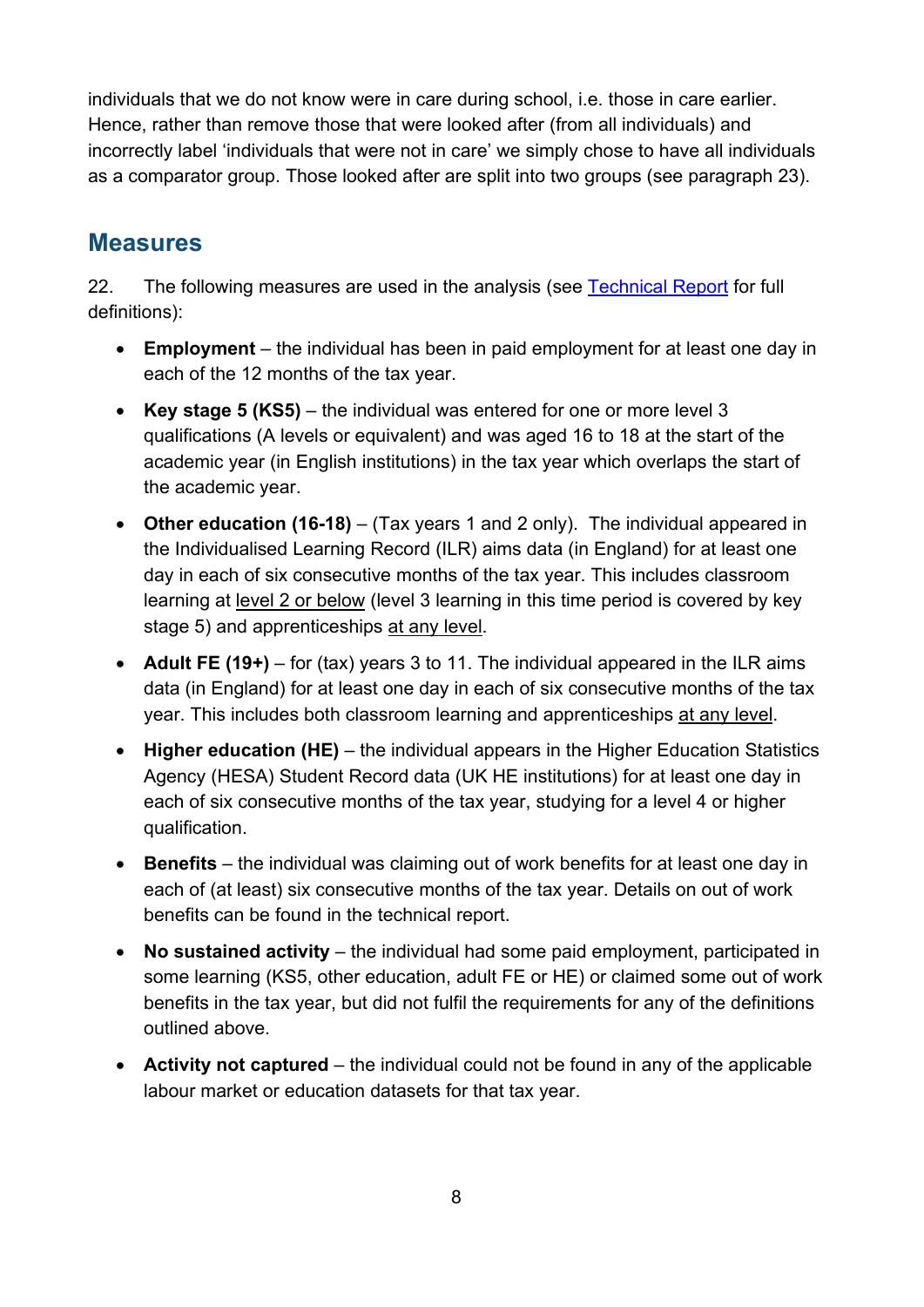23. Those individuals who were looked after have been assigned to two sub-groups as follows:

- **Looked after for at least one day**  individuals who had been looked after for at least one day in any secondary school year (with no continuous periods of 12 months) and excluding those in respite care. In the analysis in this report, there are almost 17,000 individuals in this category.
- **Looked after for 12 months**  children who had been classed as looked after continuously for 12 months in any secondary school year. This report examines close to 9,000 of these individuals.

#### <span id="page-8-0"></span>**Methodology**

24. There are three main elements to the analysis discussed in this report:

- main activities
- earnings and
- educational achievement.

See [Technical Report](https://assets.publishing.service.gov.uk/government/uploads/system/uploads/attachment_data/file/990023/Technical_Report_for_Education_and_Labour_Market_Pathways_of_Individuals__LEO.pdf) for further details of these.

25. Data tables showing the full findings on main activities and earnings have been released alongside this report.

#### <span id="page-8-1"></span>**Main activities**

26. A single activity (one of the activities mentioned in paragraph 22 is assigned to each individual for each tax year based on their education and labour market activity. Should an individual meet the criteria for more than one activity a hierarchy is applied: Education>Benefits>Employment. See Technical Report for further details and rationale.

#### <span id="page-8-2"></span>**Earnings**

27. Average earnings (using median) over time are shown for those in employment (see definition above in [Measures\)](#page-6-1) during that year. Average earnings are annualised and inflated to the most recent tax year using price inflation, to allow comparison of earnings in different tax years.

#### <span id="page-8-3"></span>**Educational achievement**

28. Individuals are grouped by their highest level of achievement by the latest tax year:

• Graduates – achieved a level 6 qualification (and/or above)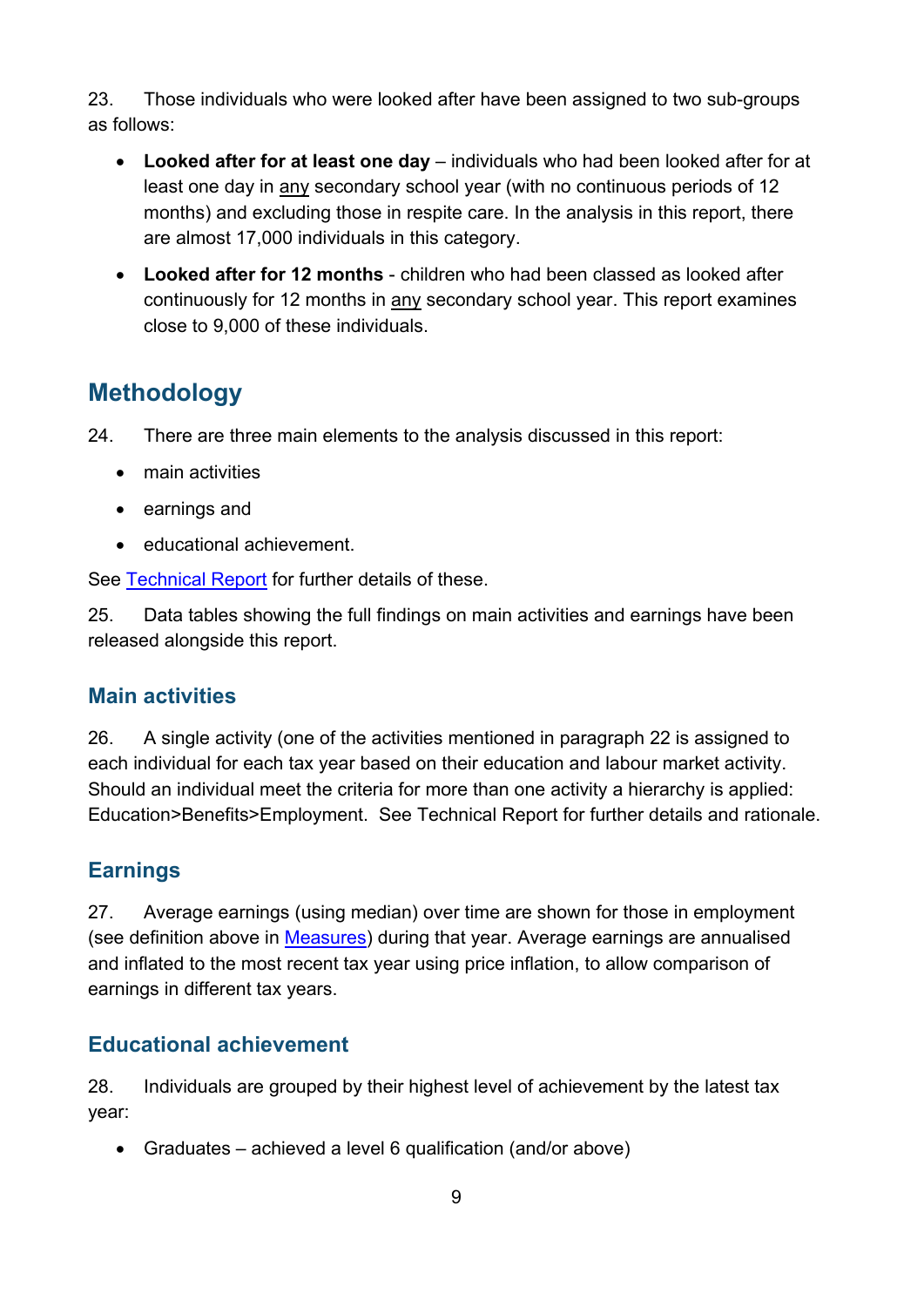- Non-graduates achieving at least a level 3 qualification A full level 3 qualification is two A-level passes (or equivalents)
- Achieving a level 2 or below qualification a full level 2 qualification is five GCSE passes A\* to C (or equivalents)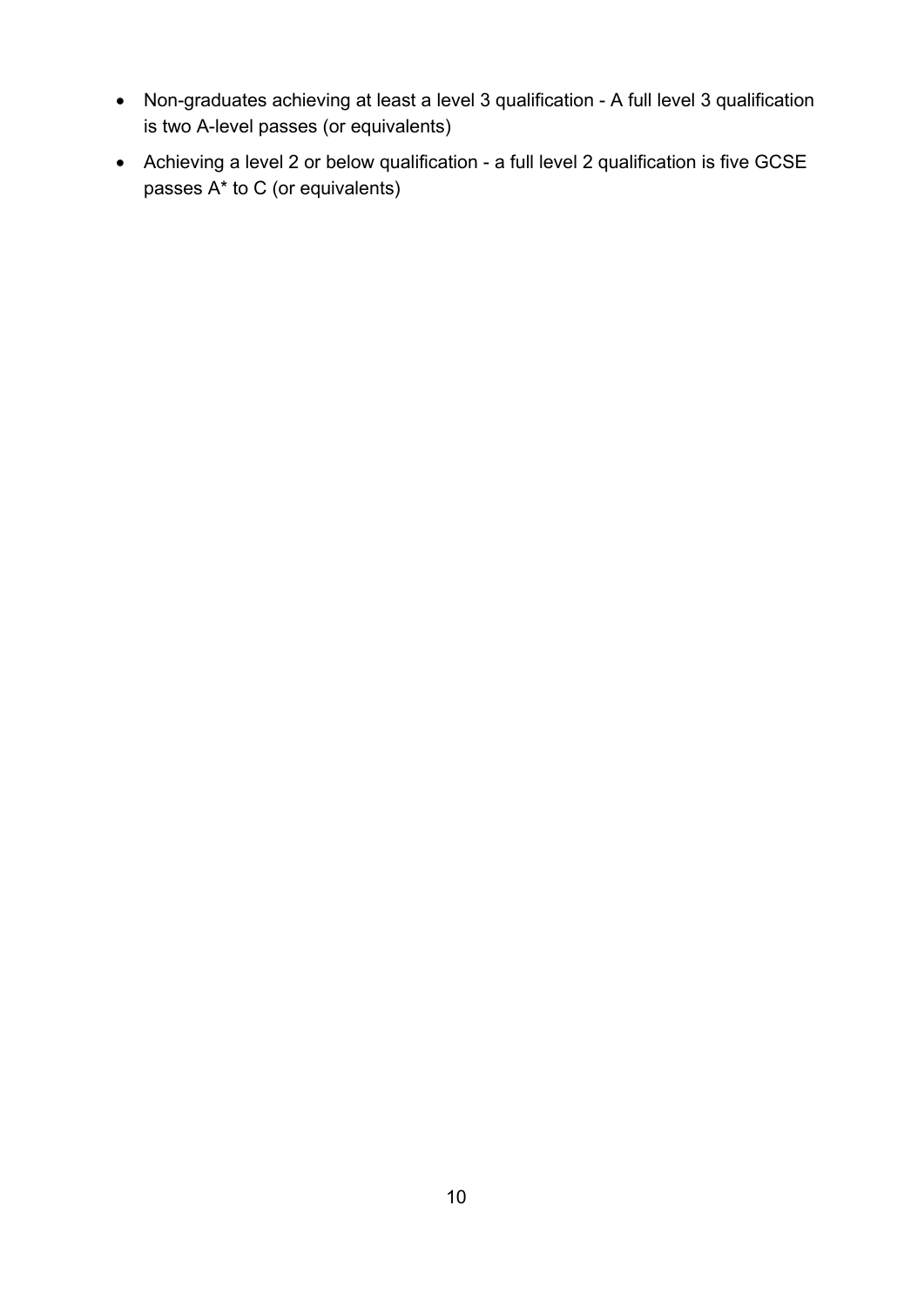## <span id="page-10-0"></span>**Findings**

#### <span id="page-10-1"></span>**Education and labour market activities and outcomes are often different for those in care and those not in care**

29. [Figure 1](#page-11-0) shows that those who were looked after are less likely to participate in education post-16 and have poorer labour market outcomes compared with all individuals. In terms of education activity, children that were in care are much less likely to do KS5 and Higher Education (compared with all individuals) yet more likely to have done Other Education (16-18) and Adult FE (19+) (see [Measures](#page-6-1) above for definition of these activities). In the latest tax year (2017-18) individuals that were in care are also much less likely to be employed than all individuals, and much more likely to be claiming out of work benefits. In earlier years looked after children are much more likely to have no sustained activity or no activity captured.

30. Post-16 education participation and employment are higher, and out-of-work benefits claims are lower for those in care for at least 12 months than those in care for shorter periods but are still far poorer than for all individuals.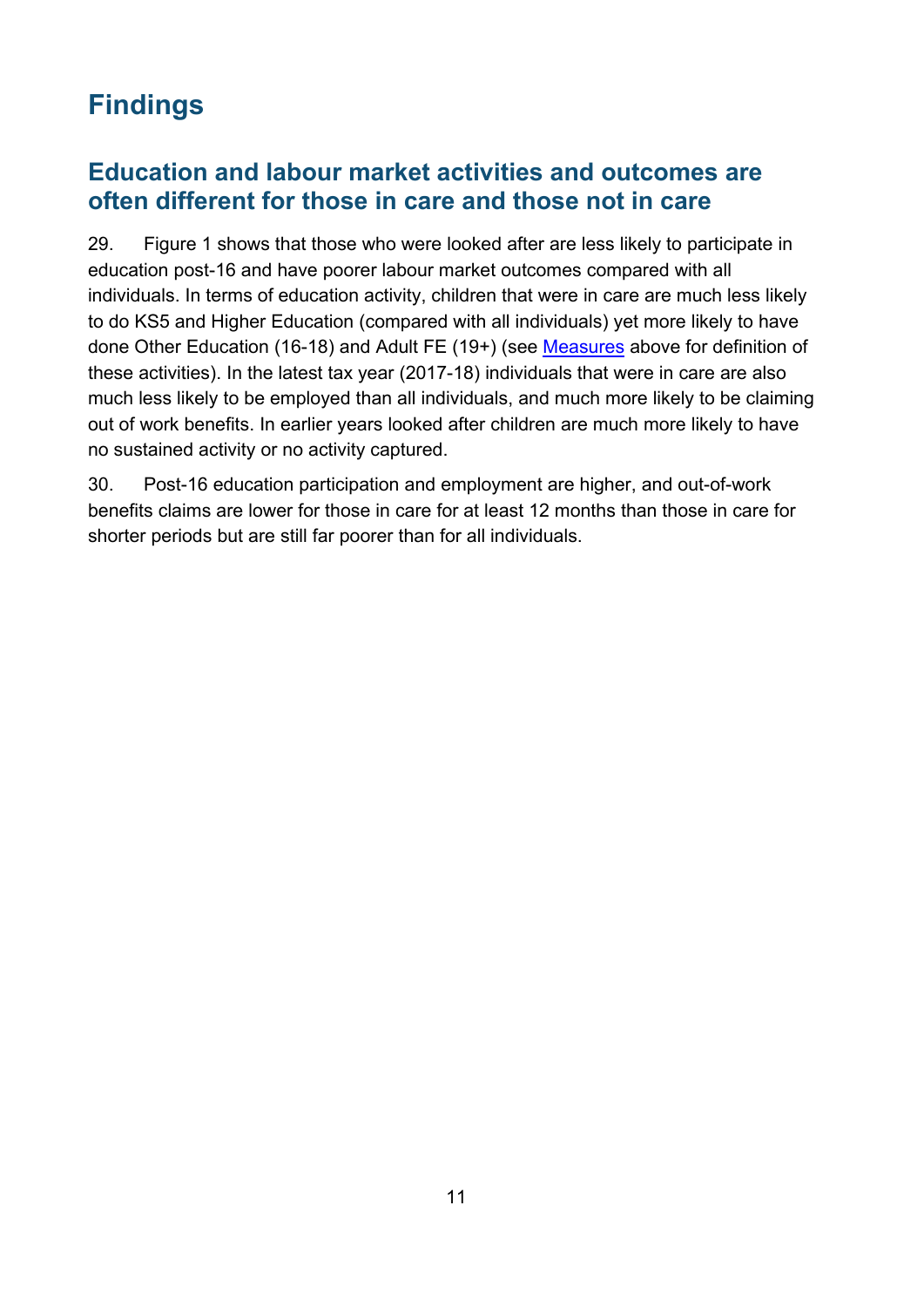#### <span id="page-11-0"></span>**Figure 1: Main activities of all individuals and those looked after during secondary school for KS4 cohorts 2005/06 to 2008/09**

Tax years: 2007-08 to 2017-18







#### Looked after 12 months

Source: Longitudinal Education Outcomes dataset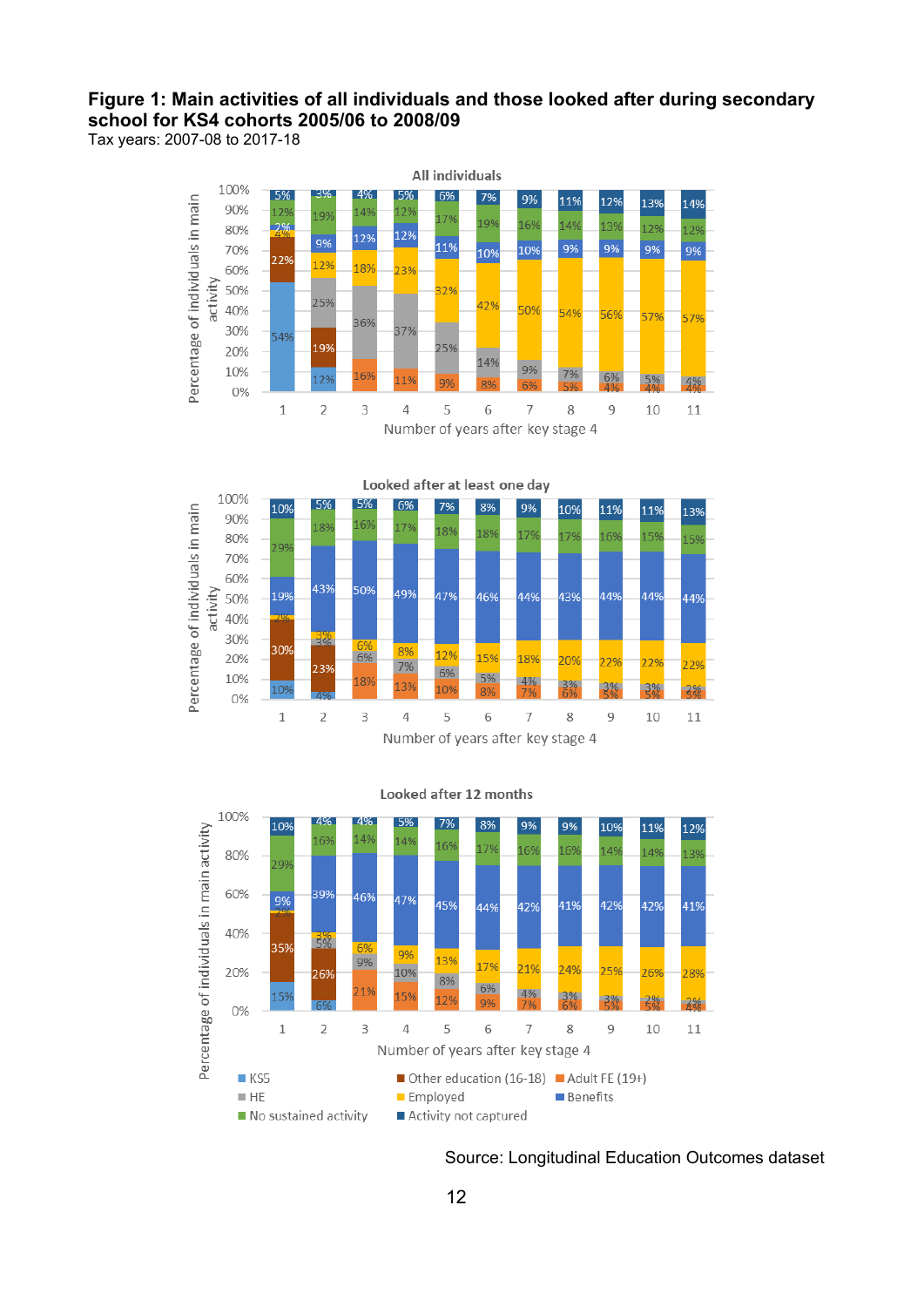#### <span id="page-12-0"></span>**Average earnings are much lower for those in care than for all individuals**

31. Not only do those who were in care have lower proportions in employment, but their earnings (on average) tend to be lower when they are employed. [Figure 2](#page-12-2) shows that although average earnings for all groups are similar in the first three or four years after finishing KS4, by 11 years after KS4 (i.e. around 27 years old) there is a gap of around £6,000 between the 12 months sub-group and all individuals. This gap has increased from around £4,000 since 8 years after KS4, thus it continues to widen over the time that we have data for.

#### <span id="page-12-2"></span>**Figure 2: Average earnings of all individuals and those looked after during secondary school for KS4 cohorts 2005/06 to 2008/09**



Tax years: 2007-08 to 2017-18

Source: Longitudinal Education Outcomes dataset

#### <span id="page-12-1"></span>**Post-16 education levels are lower for children looked after than all individuals**

32. Children looked after are less likely to complete a degree than all individuals and (for non-graduates) less likely to achieve a full level 3 qualification (see table 3). Conversely, the vast majority of looked after children achieve a level 2 or below as their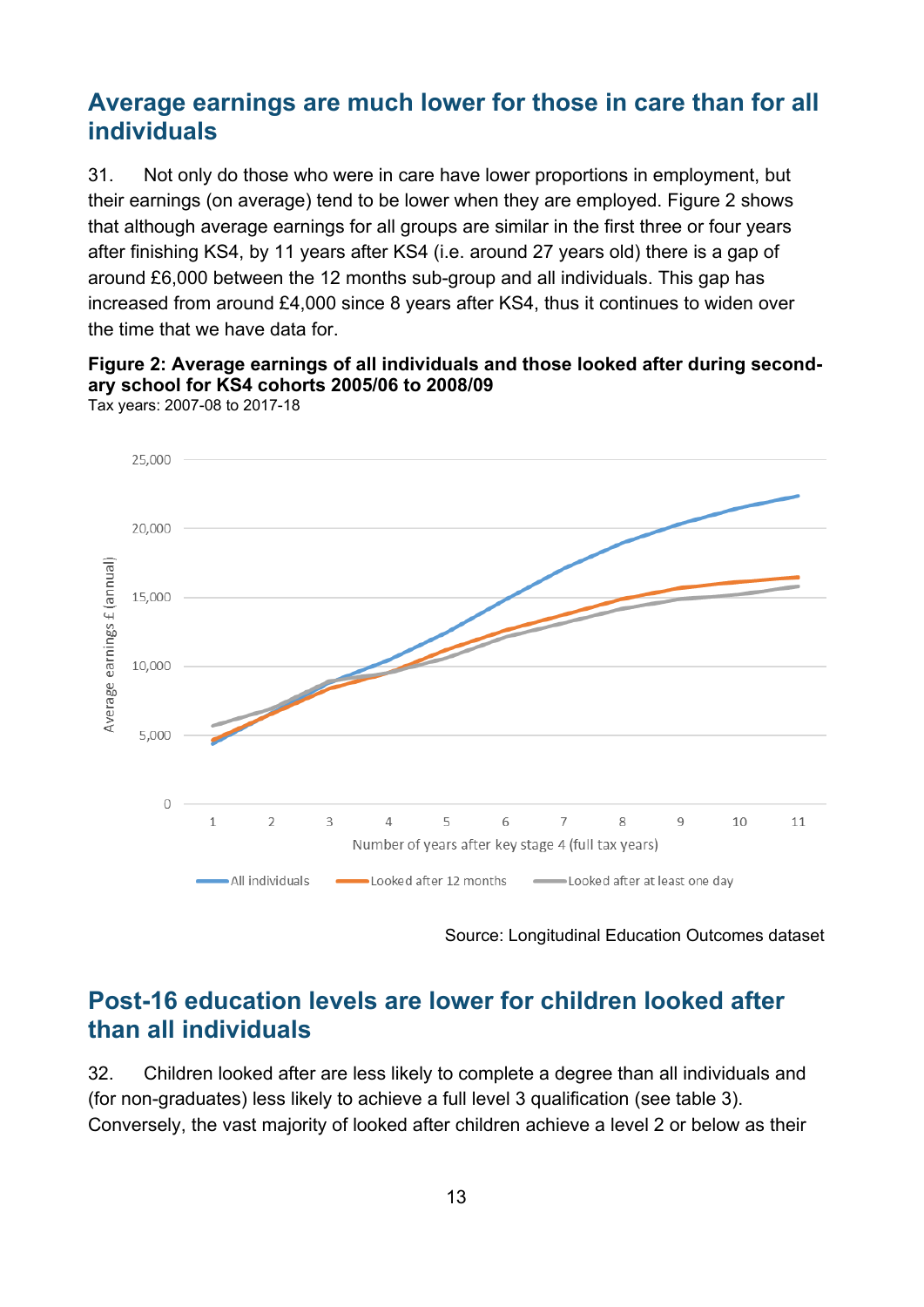highest level. Achievement is slightly higher for those who were looked after for longer periods in secondary school, but still far lower than for all individuals.

#### **Table 3: Percentage of all individuals and those looked after during secondary school by achievement level for KS4 cohorts 2005/06 to 2008/09**

Tax years: 2007-08 to 2017-18

|                                                             | Percentage of individuals achieving by group |                                         |                                  |
|-------------------------------------------------------------|----------------------------------------------|-----------------------------------------|----------------------------------|
| <b>Highest achievement level</b>                            | <b>All individuals</b>                       | <b>Looked after at</b><br>least one day | <b>Looked after 12</b><br>months |
| Non-graduates achieving a level 2 or below<br>qualification | 35                                           | 81                                      | 76                               |
| Non-graduates achieving at least a level 3<br>qualification | 31                                           | 13                                      | 16                               |
| Graduates                                                   | 35                                           | 6                                       |                                  |

Source: Longitudinal Education Outcomes dataset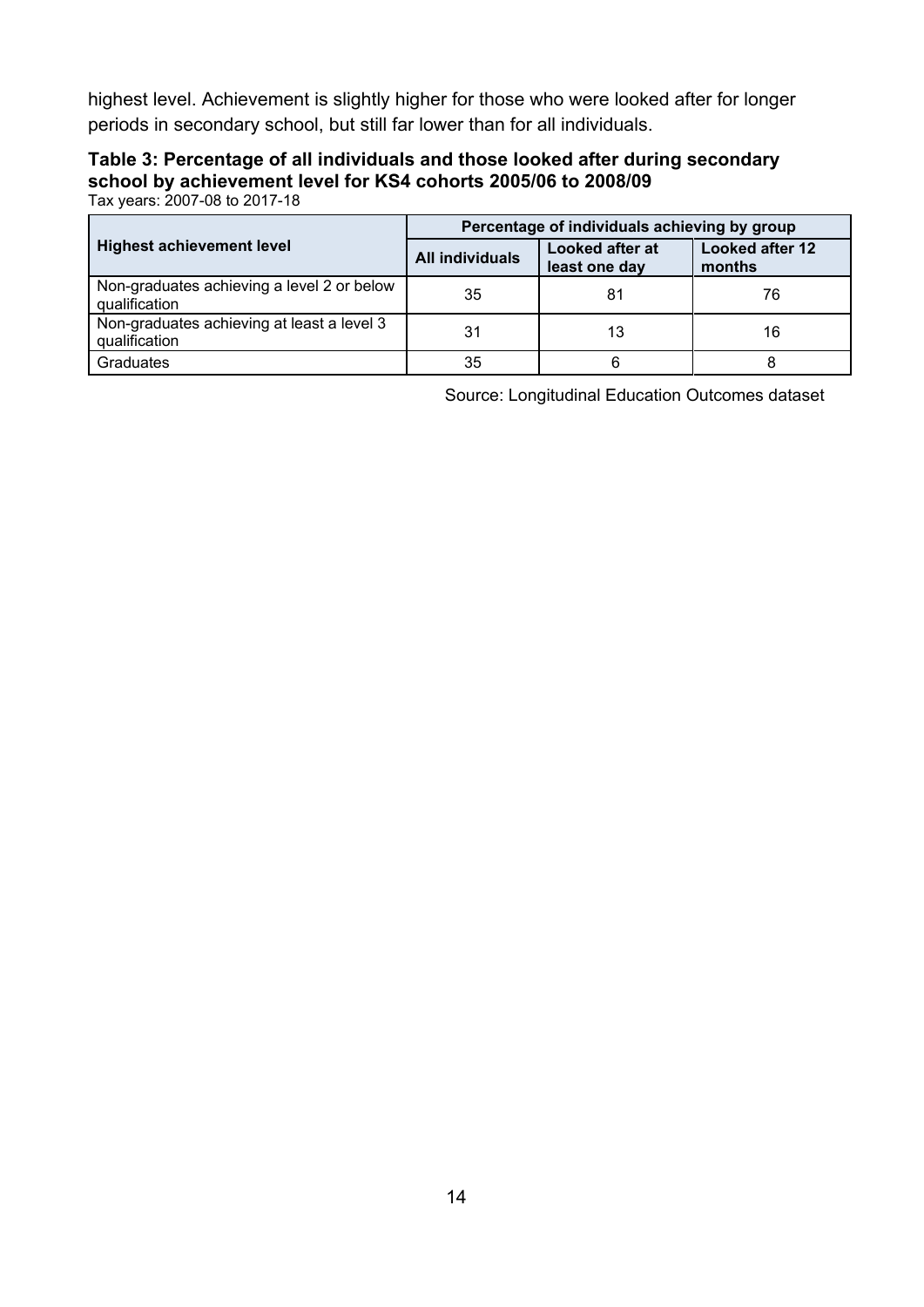## <span id="page-14-0"></span>**Conclusions and next steps**

#### <span id="page-14-1"></span>**Conclusions**

33. The findings of the analysis of data for children looked after show that those who were looked after during secondary school have a lower probability of being in employment, are likely to have lower earnings when employed and have a higher dependency on out-of-work benefits than all individuals. Those who were looked after in school have lower levels of engagement with further (post-compulsory) learning after GCSEs and consequently lower achievement at all levels of qualification.

34. This report contains descriptive analysis of the variations observed in the data. They show 'what' is happening at a higher level, but do not explain 'why'. Consideration of other socioeconomic, demographic and education factors could also explain why these patterns are observed. Differences could also, in part, be due to employer behaviour or sector of employment.

35. The analysis suggests that those who were in care longer have better education and labour market outcomes. It may be that those in care longer have a more stable environment, and this is connected to better outcomes. However, equally, it could be explained by other differences between the groups.

36. DfE CLA statistics<sup>[12](#page-14-2)</sup> show that a much higher proportion of children looked after have special educational needs than their peers (around half had a special educational need compared to 15% of the overall pupil population in 2019/20). It may be that the higher out-of-work benefits uptake by these individuals is linked with disability benefits.

37. The statistics also show that higher proportions of children looked after are eligible for free school meals, have lower KS4 attainment and that some ethnic groups are overrepresented<sup>[13](#page-14-3)</sup>. The findings shown in the main report (Post-16 education and labour market activities, pathways and outcomes  $(LEO)<sup>14</sup>$  show that these socio-economic and education factors are linked with worse labour market outcomes.

38. There may be other education factors that are important as well, such as attendance and expulsions or suspensions from school. Similarly, for Post-16 education, as well as the level and type of education there may be systematic differences in subjects studied or quality of institution attended that account for differences in labour market outcomes.

<span id="page-14-2"></span><sup>&</sup>lt;sup>12</sup> Outcomes for children in need, including children looked after by local authorities, in England: 2019 to [2020 - GOV.UK \(www.gov.uk\)](https://www.gov.uk/government/statistics/outcomes-for-children-in-need-including-children-looked-after-by-local-authorities-in-england-2019-to-2020)

<span id="page-14-3"></span><sup>&</sup>lt;sup>13</sup> Children looked after in England including adoptions, Reporting Year 2020 – Explore education statistics [– GOV.UK \(explore-education-statistics.service.gov.uk\)](https://explore-education-statistics.service.gov.uk/find-statistics/children-looked-after-in-england-including-adoptions/2020#dataBlock-da196229-008f-4552-ba4b-a9f36430b72a-charts)

<span id="page-14-4"></span><sup>14</sup> [Post-16 education and labour market activities, pathways and outcomes \(LEO\) - GOV.UK \(www.gov.uk\)](https://www.gov.uk/government/publications/post-16-education-and-labour-market-activities-pathways-and-outcomes-leo)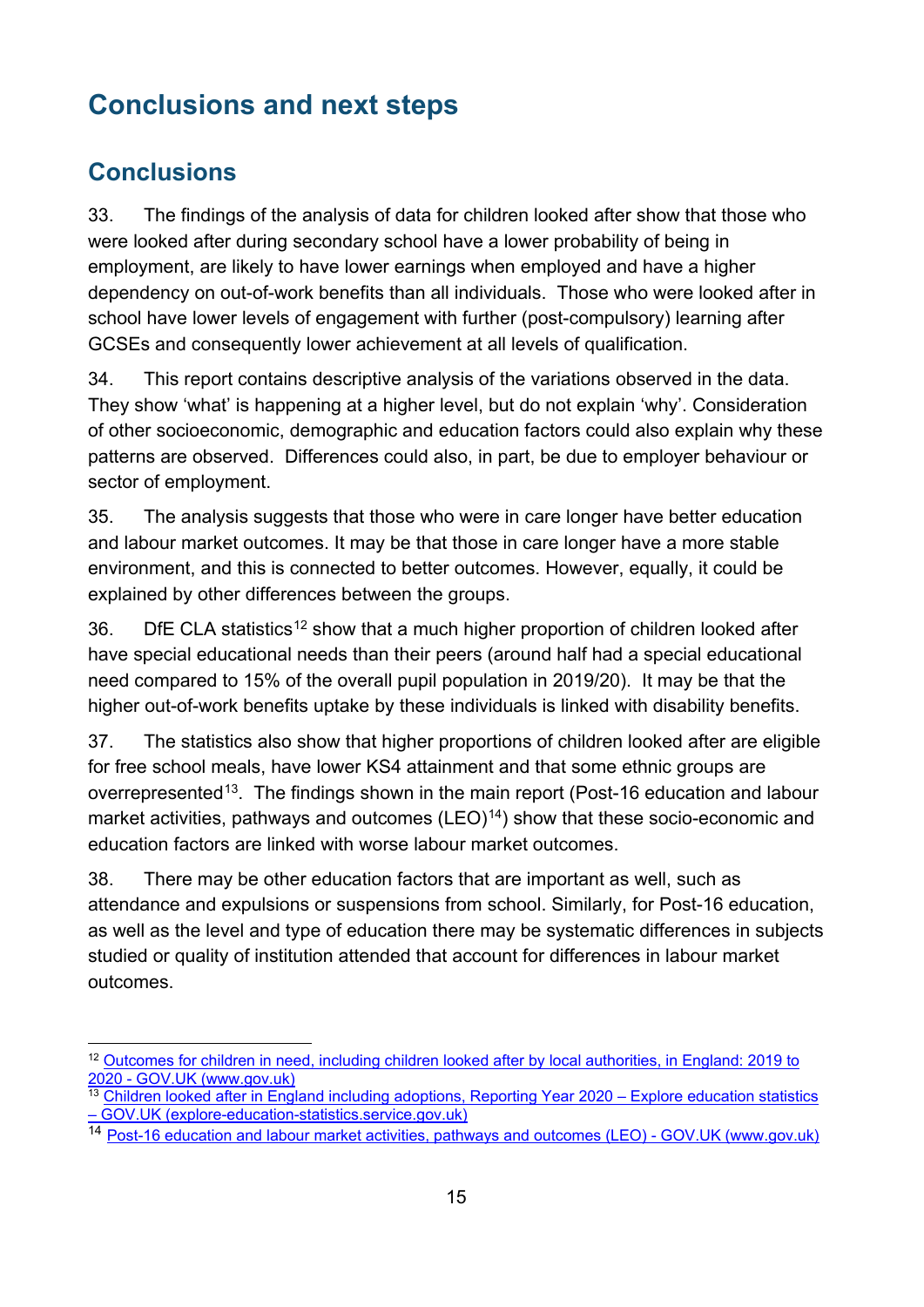39. The poor education and labour market outcomes seen for CLA individuals are likely to be due to a combination of these factors, which are all interlinked. There are also a host of other factors that may be more difficult to capture (as they are not in the LEO data) such as motivation, parental aspirations, innate ability, mental health and wellbeing, home learning environment etc that would undoubtedly be important, particularly for these vulnerable individuals.

40. The data on children looked after is limited for examining labour market outcomes, as we only have CLA data for the GSCE year for the oldest individuals included (i.e. if any of the 2005/06 cohort were in care in earlier school years, we do not have this information). Analysing later cohorts than those who completed KS4 in 2008/09 would allow us to pick up those who had been in care at a younger age, but would give less time for individuals to have completed post-compulsory education and interact with the labour market.

#### <span id="page-15-0"></span>**Next steps**

41. More work is being undertaken to examine the additional issues highlighted above that might have contributed to the observed patterns of outcomes for looked after children. We are considering factors such as socio-economic group, lower attainment, special educational needs and reasons for entering care for which we have data. In time, when more data becomes available, investigating whether longer periods of care and the age at which taken in to care result in different outcomes will provide further insight into the effects of the care system on support for young people in education.